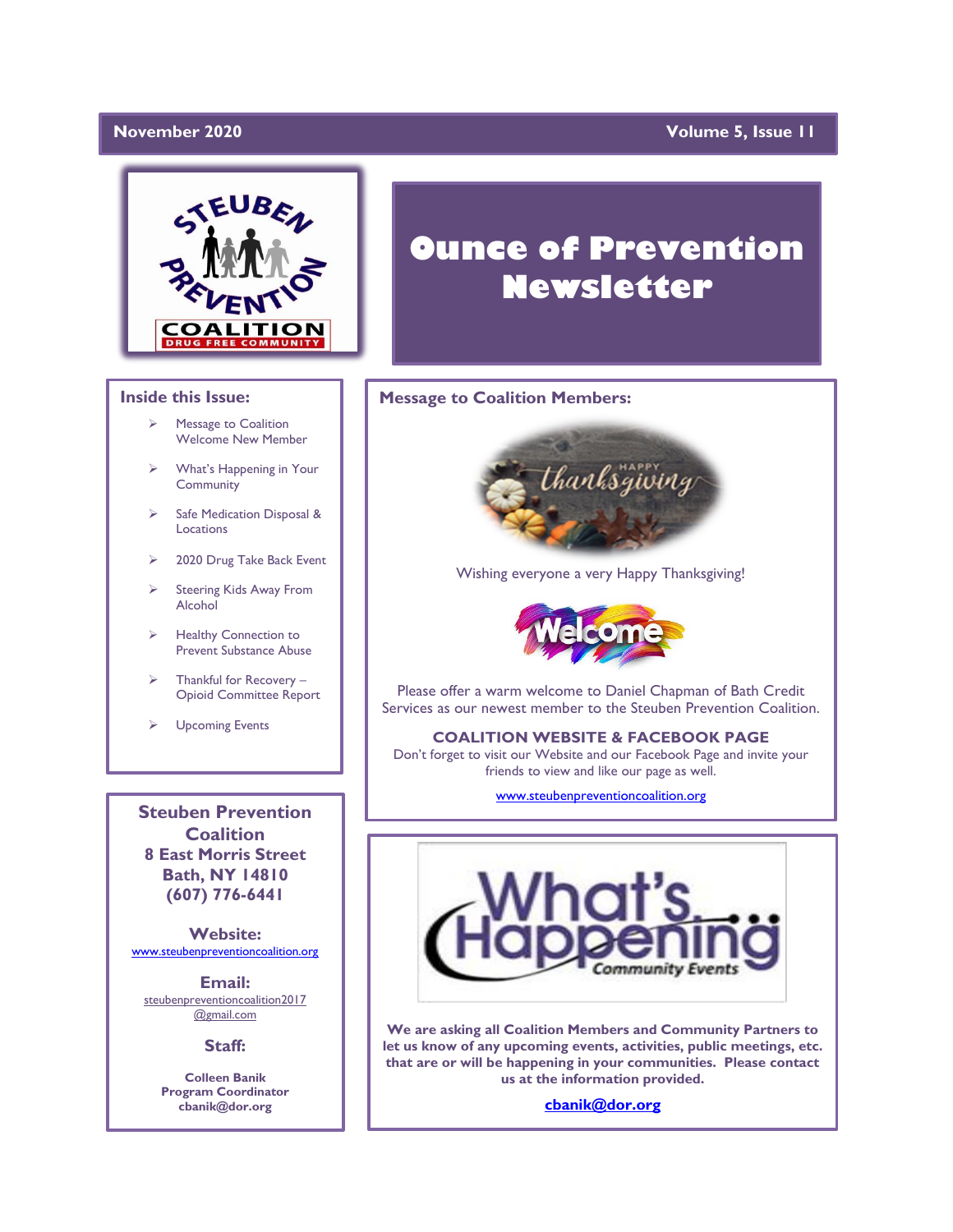# **November** 2020 **Page 2 Volume 5, Issue 11**



abusing prescription drugs.

EVERY PRESCRIPTION LEFT IN YOUR MEDICINE CABINET -WHETHER XANAX, ADDERALL, VICODIN OR PERCOCET, PUTS **YOUR TEEN AND HIS FRIENDS AT**<br>RISK.

Monitor: Check your medications regularly.

Secure: Lock up any medications you don't want anyone to access.

Dispose: Dispose of any unwanted or expired medications.



In recognition of National Drug Prescription Take Back Day, the Steuben County Sheriff's Department and the Steuben Prevention Coalition Opioid Committee hosted the annual "Prescription Drug Take Back" collection day on Saturday, October 24, 2020 at the County Public Safety Building. Thank you to all those involved and congratulations on a successful day.







[https://www.deadiversion.usdoj.gov/drug\\_disposal/takeback/#:~:text=DEA's%20](https://www.deadiversion.usdoj.gov/drug_disposal/takeback/#:~:text=DEA) [National%20Prescription%20Drug%20Take,potential%20for%20abuse%20of%20](https://www.deadiversion.usdoj.gov/drug_disposal/takeback/#:~:text=DEA) [medications](https://www.deadiversion.usdoj.gov/drug_disposal/takeback/#:~:text=DEA).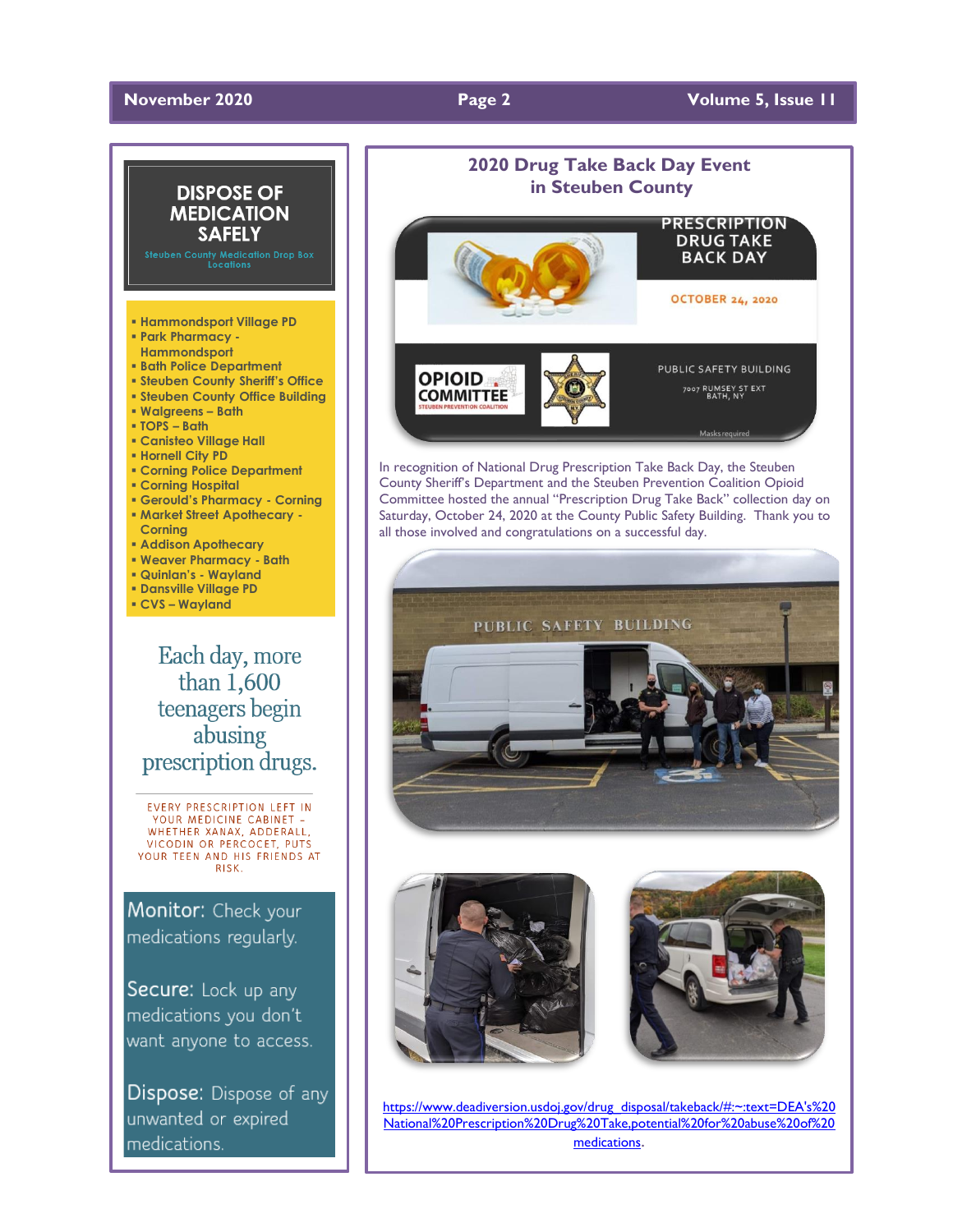# **Steer Kids Away from Alcohol and Towards More Healthy Risk Taking**

*Partnership to End Addiction* September 2020

Teenagers and college-age kids engage in risk-taking behaviors to find out who they are.

Some parents may think that teenagers do risky things to be rebellious or intentionally disobey their parents, but much of the time it's just them trying to discover the world and their place in it.

Most parents are terrified at the thought of their teenagers taking risks, but that's because many parents think of teen risk-taking as binge drinking, using drugs, or other potentially dangerous behaviors. But healthy risk taking can actually build confidence and help strengthen leadership skills among teens.

Taking risks is a natural part of teens' identity development and helps them figure out who they are, while they are exploring boundaries. In the process of taking healthy risks, they'll gain confidence, courage, and the ability to make plans and resist impulses — all important skills they'll need in life.

For more information visit:

[https://drugfree.org/article/healthy](https://drugfree.org/article/healthy-risk-taking/)[risk-taking/](https://drugfree.org/article/healthy-risk-taking/)



# **Healthy Connections That Can Help Prevent Substance Use**

*Partnership to End Addiction* October 2020

In the past months and weeks, it seems as if a new challenge has popped up every day. For many families, these struggles are compounded by very personal concerns about addiction and substance use. Yet we have hope in the midst of this trying time. We see parents and professionals reaching out, checking in and making connections. We see them sharing knowledge, supporting each other and showing empathy to those struggling.

It's this type of healthy connection that can help prevent substance use and support sustained recovery for people who have struggled with substances in the past.

Preventing and/or addressing substance use in your family, workplace or community may seem daunting, but there's always an opportunity to make a connection. Below we offer four ways to promote human connection and healthy outcomes during this isolating time.

### **WAYS TO CONNECT:**

With your teen or young adult

Conversations with your child can happen whenever or wherever you're spending quality time together such as during meals, while taking a walk or during a car ride.

<https://drugfree.org/article/connecting-with-your-teen/>

#### With yourself

Taking care of your own emotional and physical health is important. For some, self-care may be as simple as taking a break from work, reading a chapter in a book or making a cup of tea. If you struggle with managing stress, engaging in therapy can help, too.

### <https://drugfree.org/article/i-know-i-need-to-take-care-of-myself-too-but-how/>

#### With other local nonprofits

Our Community Partners Network is a national network of locally-based organizations that serve families struggling with substance use and/or mental health issues. By working together, we're able to share resources, foster communication and increase the bandwidth of small-but-mighty teams who are dedicated to helping families.

### <https://drugfree.org/become-a-nonprofit-partner/>

#### With your representative

When a community is involved and empowered, we can accomplish needed change in our public policies and health care system. Send a letter to your Members of Congress urging them to cosponsor a grant program to provide support services for families struggling to help loved ones with substance use disorders.

[https://drugfree.org/article/tell-congress-to-pass-the-family-support-services-for](https://drugfree.org/article/tell-congress-to-pass-the-family-support-services-for-addiction-act/)[addiction-act/](https://drugfree.org/article/tell-congress-to-pass-the-family-support-services-for-addiction-act/)

# **November 2020 Page 3 Volume 5, Issue 11**